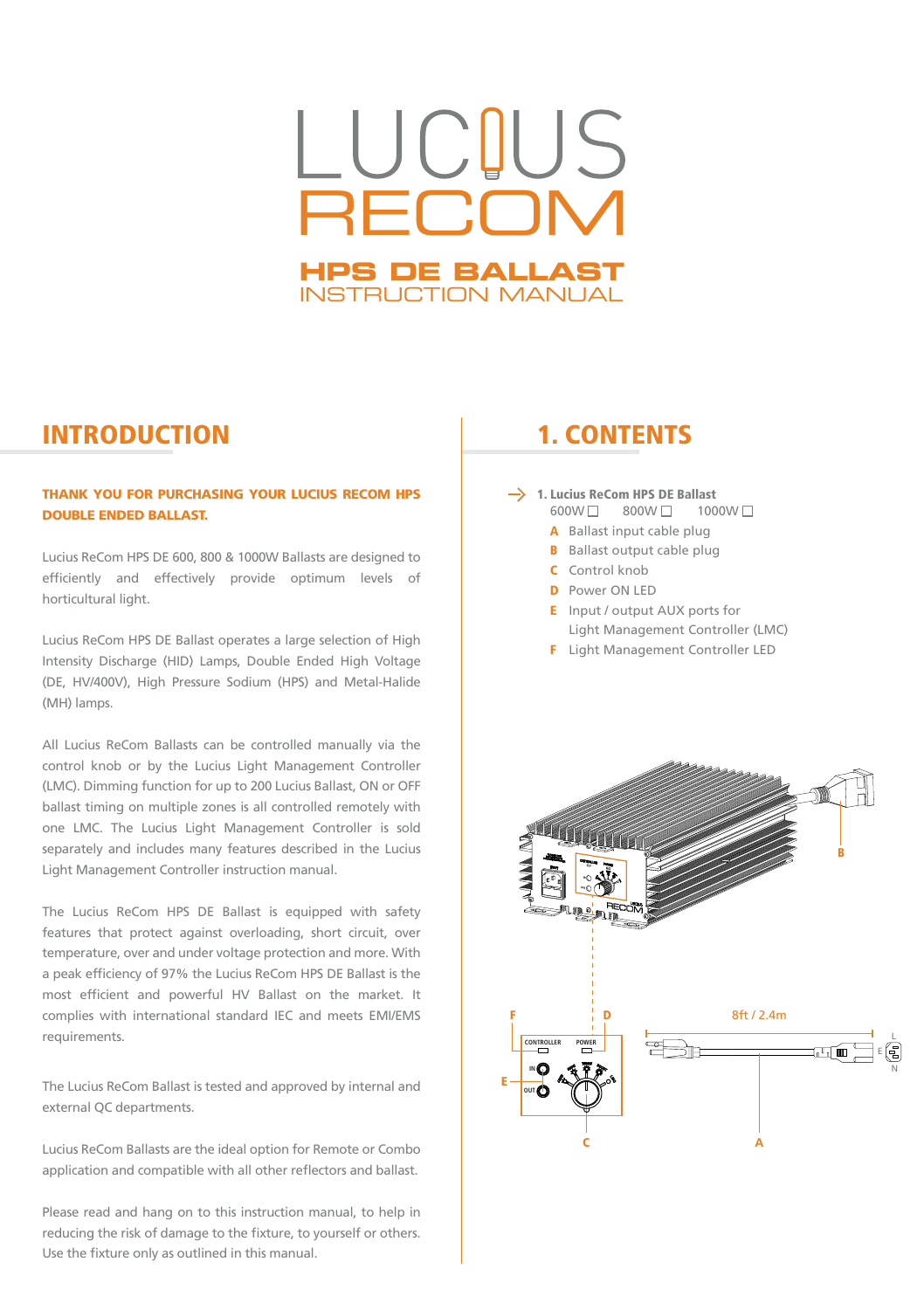## 2. SPECIFICATION

|            | <b>Lucius ReCom DE Ballast</b>             | 600W                                                                                                                                                                                                                                            | 800W                                                    | 1000W                   |          | Lucius Re  |  |  |  |
|------------|--------------------------------------------|-------------------------------------------------------------------------------------------------------------------------------------------------------------------------------------------------------------------------------------------------|---------------------------------------------------------|-------------------------|----------|------------|--|--|--|
| NPUT       | <b>Nominal Voltage</b>                     | USA:208/240V or 120/208/240V<br>AU/NZ, UK, EU, Asia: 220/230/240V                                                                                                                                                                               |                                                         | <b>Output F</b>         |          |            |  |  |  |
|            | <b>Voltage Range</b>                       | USA: 195~265 or 110~265V                                                                                                                                                                                                                        |                                                         | Voltage I<br>Max Igni   |          |            |  |  |  |
|            | <b>Max Current</b>                         | 3A @ 240V<br>6A @ 120V                                                                                                                                                                                                                          | AU/NZ. UK. EU. Asia: 195~265V<br>4A @ 240V<br>8A @ 120V | 5A @ 240V<br>10A @ 120V |          |            |  |  |  |
|            | <b>Inrush Current</b>                      | $<$ 30A/0.8mSec                                                                                                                                                                                                                                 | $<$ 40A/0.8mSec                                         | $< 50A/0.8m$ Sec        |          |            |  |  |  |
|            | <b>Input Frequency</b>                     |                                                                                                                                                                                                                                                 |                                                         |                         | Ignition |            |  |  |  |
|            | Efficiency                                 |                                                                                                                                                                                                                                                 | DUTPUT                                                  |                         |          |            |  |  |  |
|            | <b>Power Factor</b>                        | ≥0.97                                                                                                                                                                                                                                           |                                                         |                         |          |            |  |  |  |
|            | <b>THD<sub>v</sub></b>                     |                                                                                                                                                                                                                                                 |                                                         |                         |          |            |  |  |  |
|            | Plug                                       | AU/N79<br><b>UR 240V</b><br>4417<br><b>NEMA 6-15</b>                                                                                                                                                                                            |                                                         | Plug                    |          |            |  |  |  |
|            | Cable                                      | USA: 8ft, 3×16AWG<br>AU/NZ, UK, EU, Asia: 2.4m, 3×1.5mm <sup>2</sup><br>*All input cables are equipped with the magnet ring to<br>meet EMC requirements.                                                                                        |                                                         | Cable                   |          |            |  |  |  |
|            | Over-voltage                               | Protection mode is activated when the voltage is<br>greater than 275V.                                                                                                                                                                          |                                                         | Control N               |          |            |  |  |  |
| PROTECTION | <b>Under-voltage</b>                       | 240V: Undervoltage between $175 \sim 195$ v leads to<br>Controlle<br>90% output power drop. Protection mode is activated<br>when the voltage is less than 175V.<br>120V: Undervoltage between 95 ~ 110v leads to 90%<br><b>Signal W</b>         |                                                         |                         |          |            |  |  |  |
|            |                                            | output power drop. Protection mode is activated when<br>the voltage is less than 95V.                                                                                                                                                           |                                                         | <b>Ballast D</b>        |          |            |  |  |  |
|            | <b>Short Circuit</b>                       | When the output is shorted, the ballast will be shut<br>down & the LED will alarm error for short circuit<br>protection. See LED Status. To reset the ballast error.<br>disconnect and reconnect the power.                                     |                                                         | <b>Ballast W</b>        |          |            |  |  |  |
|            | <b>Open Circuit</b>                        | When the output is disconnected for any reason during<br>operation, the ballast will shut down & the LED will<br>alarm error for open circuit protection. See LED<br>Status. To reset the ballast error, disconnect and<br>reconnect the power. | <b>GENERAL INFORMATION</b>                              | Compatil                |          |            |  |  |  |
|            |                                            | When ambient temperature (Ta) is more than 40°C,<br>the ballast will shut down & the LED will alarm                                                                                                                                             |                                                         |                         |          | Certificat |  |  |  |
|            | Over-temperature                           | error for high temperature protection. To reset the<br>ballast error, keep the ambient temperature in the<br>allowed operating range, disconnect & reconnect<br>the power.                                                                      |                                                         |                         |          | Regulato   |  |  |  |
|            | Lamp END of Life /<br><b>Rectification</b> | The ballast can protect against end of lamp life<br>rectification.                                                                                                                                                                              |                                                         |                         |          |            |  |  |  |
|            | <b>Time Delay</b>                          | All ballasts have built in ignition delay (0-6S randomly)<br>to reduce the starting current.                                                                                                                                                    |                                                         |                         |          |            |  |  |  |
|            | <b>LED Status</b>                          | ON: Power is applied and the ballast is operating.<br>(LED illuminated)<br>OFF: Power is not available at the input.<br>(LED off)<br>Blinking: Protection Mode.                                                                                 |                                                         | Manufac                 |          |            |  |  |  |

| 600W                                                                                                                                                                                                                         | 800W                                                 |                      | 1000W           |                            | <b>Lucius ReCom DE Ballast</b> | 600W                                                                                                                                                                         | 800W                                                                                | 1000W                                          |  |  |
|------------------------------------------------------------------------------------------------------------------------------------------------------------------------------------------------------------------------------|------------------------------------------------------|----------------------|-----------------|----------------------------|--------------------------------|------------------------------------------------------------------------------------------------------------------------------------------------------------------------------|-------------------------------------------------------------------------------------|------------------------------------------------|--|--|
| USA:208/240V or 120/208/240V                                                                                                                                                                                                 |                                                      |                      |                 | <b>Output Frequency</b>    |                                |                                                                                                                                                                              |                                                                                     |                                                |  |  |
| AU/NZ, UK, EU, Asia: 220/230/240V                                                                                                                                                                                            |                                                      |                      |                 |                            | <b>Voltage Range</b>           | $<$ 300 $V$                                                                                                                                                                  |                                                                                     |                                                |  |  |
| USA: 195~265 or 110~265V<br>AU/NZ, UK, EU, Asia: 195~265V                                                                                                                                                                    |                                                      |                      |                 |                            | <b>Max Ignition</b>            | 5KV                                                                                                                                                                          |                                                                                     |                                                |  |  |
| @ 240V<br>@ 120V                                                                                                                                                                                                             | 4A @ 240V<br>5A @ 240V<br>8A @ 120V<br>10A @ 120V    |                      |                 |                            | 1-5-5-5-5 minute               |                                                                                                                                                                              |                                                                                     |                                                |  |  |
| 0A/0.8mSec                                                                                                                                                                                                                   | $<$ 40A/0.8mSec                                      |                      | $<$ 50A/0.8mSec |                            |                                | *After 5 ignition failed attempts to turn the lamp on,                                                                                                                       |                                                                                     |                                                |  |  |
|                                                                                                                                                                                                                              | 50/60Hz                                              |                      |                 |                            | <b>Ignition Interval</b>       | the ballast will be shut down and the LED will alarm<br>error. See LED Status. To reset the ballast error,<br>disconnect and reconnect the power.                            |                                                                                     |                                                |  |  |
|                                                                                                                                                                                                                              | 97%                                                  |                      |                 | DUTPUT                     |                                |                                                                                                                                                                              |                                                                                     |                                                |  |  |
|                                                                                                                                                                                                                              | $\ge 0.97$                                           |                      |                 |                            |                                |                                                                                                                                                                              |                                                                                     |                                                |  |  |
|                                                                                                                                                                                                                              | < 10%                                                |                      |                 |                            |                                |                                                                                                                                                                              |                                                                                     |                                                |  |  |
|                                                                                                                                                                                                                              |                                                      |                      |                 |                            | Plug                           | AU/NZS                                                                                                                                                                       | <b>US</b>                                                                           | UK & FU                                        |  |  |
|                                                                                                                                                                                                                              |                                                      |                      |                 |                            |                                | 3112                                                                                                                                                                         | <b>BAASR</b>                                                                        | IEC 60320 C-13                                 |  |  |
| 75<br>US 240V<br><b>NEMA 6-15</b>                                                                                                                                                                                            | <b>US 120V</b><br><b>NEMA 5-15</b>                   | ик<br><b>BS1363A</b> | DIN 49441       |                            |                                | USA: 8in, 3×16AWG                                                                                                                                                            |                                                                                     |                                                |  |  |
|                                                                                                                                                                                                                              |                                                      |                      |                 |                            | Cable                          | AU/NZ, UK, EU, Asia: 0.2m, 3×1.5mm <sup>2</sup><br>*All output cables are equipped with the magnet ring<br>to meet EMC requirements.                                         |                                                                                     |                                                |  |  |
| : 8ft, 3×16AWG                                                                                                                                                                                                               | VZ, UK, EU, Asia: 2.4m, 3×1.5mm <sup>2</sup>         |                      |                 |                            |                                |                                                                                                                                                                              |                                                                                     |                                                |  |  |
|                                                                                                                                                                                                                              | input cables are equipped with the magnet ring to    |                      |                 |                            |                                |                                                                                                                                                                              |                                                                                     |                                                |  |  |
| t EMC requirements.                                                                                                                                                                                                          |                                                      |                      |                 |                            | <b>Control Knob</b>            |                                                                                                                                                                              | 600W: MINIMUM - 400W - 600W - BOOST - LMC<br>800W: 400W - 600W - 800W - BOOST - LMC |                                                |  |  |
| ter than 275V.                                                                                                                                                                                                               | ection mode is activated when the voltage is         |                      |                 |                            |                                | 1000W: 650W - 800W - 1000W - BOOST - LMC                                                                                                                                     |                                                                                     |                                                |  |  |
|                                                                                                                                                                                                                              |                                                      |                      |                 |                            |                                | Able to connect to the Lucius Light Management Controller.<br>Dimming, timing, temperature setting, simulating sunset<br>and sunrise. See Lucius Light Management Controller |                                                                                     |                                                |  |  |
|                                                                                                                                                                                                                              | V: Undervoltage between 175 ~ 195v leads to          |                      |                 |                            | <b>Controller (Optional)</b>   |                                                                                                                                                                              |                                                                                     |                                                |  |  |
| output power drop. Protection mode is activated<br>n the voltage is less than 175V.                                                                                                                                          |                                                      |                      |                 |                            |                                | instruction manual for more details                                                                                                                                          |                                                                                     |                                                |  |  |
| V: Undervoltage between 95 ~ 110v leads to 90%<br>ut power drop. Protection mode is activated when                                                                                                                           |                                                      |                      |                 |                            | <b>Signal Wire</b>             | 3.5mm Male Jumper Cable 5m                                                                                                                                                   |                                                                                     |                                                |  |  |
| oltage is less than 95V.                                                                                                                                                                                                     |                                                      |                      |                 |                            | <b>Ballast Dimension LxWxH</b> | 600W: 316x117x82.5mm 800W:302x190x106mm                                                                                                                                      |                                                                                     |                                                |  |  |
| n the output is shorted, the ballast will be shut<br>n & the LED will alarm error for short circuit                                                                                                                          |                                                      |                      |                 |                            | 1000W: 302x190x106mm           |                                                                                                                                                                              |                                                                                     |                                                |  |  |
| ection. See LED Status. To reset the ballast error,<br>onnect and reconnect the power.                                                                                                                                       |                                                      |                      |                 |                            | <b>Ballast Weight</b>          | 600W: 3.3Kg / 7.2lbs 800W: 4.4Kg / 9.7lbs<br>1000W: 4.5Kg / 9.9lbs                                                                                                           |                                                                                     |                                                |  |  |
| n the output is disconnected for any reason during<br>ation, the ballast will shut down & the LED will<br>n error for open circuit protection. See LED<br>us. To reset the ballast error, disconnect and<br>nnect the power. |                                                      |                      |                 | <b>GENERAL INFORMATION</b> | Compatible Lamp                | 600W:<br>HPS 600W, HPS 600W/400V, HPS DE 600W/400V, MH 600W<br>800W:<br>HPS DE 800W/400V<br>1000W:<br>HPS 1000W, HPS DE 1000W/400V, MH 1000W                                 |                                                                                     |                                                |  |  |
|                                                                                                                                                                                                                              | n ambient temperature (Ta) is more than 40°C,        |                      |                 |                            | <b>Certification</b>           | ЮΣ                                                                                                                                                                           | $\circledast$ $\circledast$ CE                                                      |                                                |  |  |
| ballast will shut down & the LED will alarm<br>r for high temperature protection. To reset the<br>ast error, keep the ambient temperature in the                                                                             |                                                      |                      |                 |                            |                                |                                                                                                                                                                              | IEC 61347-1:2007+A1:2010                                                            |                                                |  |  |
|                                                                                                                                                                                                                              |                                                      |                      |                 |                            |                                |                                                                                                                                                                              | (also as used AS/NZS 61347.1:2002)                                                  |                                                |  |  |
| wed operating range, disconnect & reconnect<br>power.                                                                                                                                                                        |                                                      |                      |                 |                            | <b>Regulatory Standards</b>    | IEC 61347-2-12:2005+A1:2011<br>EN 55015(AS/NZS CISPR 15:2011)                                                                                                                |                                                                                     |                                                |  |  |
| fication.                                                                                                                                                                                                                    | ballast can protect against end of lamp life         |                      |                 |                            |                                | <b>IEC 61000</b><br>600W                                                                                                                                                     | AU/NZ: LRCE-6002441-HM1CDHA                                                         |                                                |  |  |
|                                                                                                                                                                                                                              |                                                      |                      |                 |                            |                                | US:                                                                                                                                                                          |                                                                                     | LRCE-6002441-HM1CDHS                           |  |  |
| duce the starting current.                                                                                                                                                                                                   | allasts have built in ignition delay (0-6S randomly) |                      |                 |                            |                                | UK:<br>EU:                                                                                                                                                                   | LRCE-6002441-HM1CDHE                                                                | LRCE-6002441-HM1CDHK                           |  |  |
|                                                                                                                                                                                                                              |                                                      |                      |                 |                            |                                | 800W                                                                                                                                                                         | AU/NZ: LRCE-8002441-HM1CD5A                                                         |                                                |  |  |
|                                                                                                                                                                                                                              |                                                      |                      |                 |                            | <b>Manufacturing Code</b>      | US:<br>UK:                                                                                                                                                                   |                                                                                     | LRCE-800122441-HM1CD5S<br>LRCE-8002441-HM1CD5K |  |  |
| (LED illuminated)                                                                                                                                                                                                            | Power is applied and the ballast is operating.       |                      |                 |                            |                                | EU:                                                                                                                                                                          | LRCE-8002441-HM1CD5E                                                                |                                                |  |  |
| (LED off)                                                                                                                                                                                                                    | Power is not available at the input.                 |                      |                 |                            |                                | 1000W<br>US:                                                                                                                                                                 | AU/NZ: LRCE-10002441-HM1CD5A                                                        | LRCE-1000122441-HM1CD5S                        |  |  |
| cing: Protection Mode.                                                                                                                                                                                                       |                                                      |                      |                 |                            |                                | UK:<br>EU:                                                                                                                                                                   | US: LRCE-10002441-HM1CDHS                                                           | LRCE-10002441-HM1CD5K<br>LRCE-10002441-HM1CD5E |  |  |

### 3. SAFETY PRECAUTIONS & WARNINGS

- $\rightarrow$  The lamp and reflector can reach very high temperatures. Do not touch during or immediately after use. Allow sufficient time before touching the lamp or reflector after use.
- $\rightarrow$  Do not hold and carry any of the products by the power cords, or pull the power cord with excessive force.
- $\rightarrow$  Do not use the fixture outside the rated temperature range or outside the rated voltage range.
- $\rightarrow$  Do not attempt to disassemble, repair, or modify the fixture.
- $\rightarrow$  Never power on the ballast without the lamp connected.
- $\rightarrow$  Do not use any of the products if any damage is present.
- $\rightarrow$  Do not turn the ballast on and off rapidly, as this can cause damage to the ballast and the lamp.
- $\rightarrow$  This product complies with all necessary radio interference regulations; however, there may still be a radio interference effect on sensitive equipment.
- $\rightarrow$  Avoid coiled cords. Coiled cords may lead to electromagnetic interference.
- This ballast should not be installed near maritime safety communications equipment or other critical navigation or communication equipment operating between 9kHz – 1GHz. Relocate the ballast should any interference occur.
- $\rightarrow$  Never stack ballasts. Operating ambient temperature of the ballast is -20 to 40°C (-4 to 104°F). By providing the ballast with ambient air temperature of less than 30°C (86°F), it can work more efficiently and avoid any damage.
- $\rightarrow$  Before installation of the ballast, lamp & reflector, ensure the light kit is disconnected from any power and controller.
- $\rightarrow$  Do not position the fixture in the following locations:
	- *Locations subject to direct water exposure*
	- *Locations subject to direct vibration or shock*
	- *Locations subject to excessive dust*
	- *Locations subject to direct sunlight*
	- *Locations subject to condensation or icing*
	- *Locations subject to corrosive or explosive gases*
	- *Locations subject to strong static electricity or harmonics*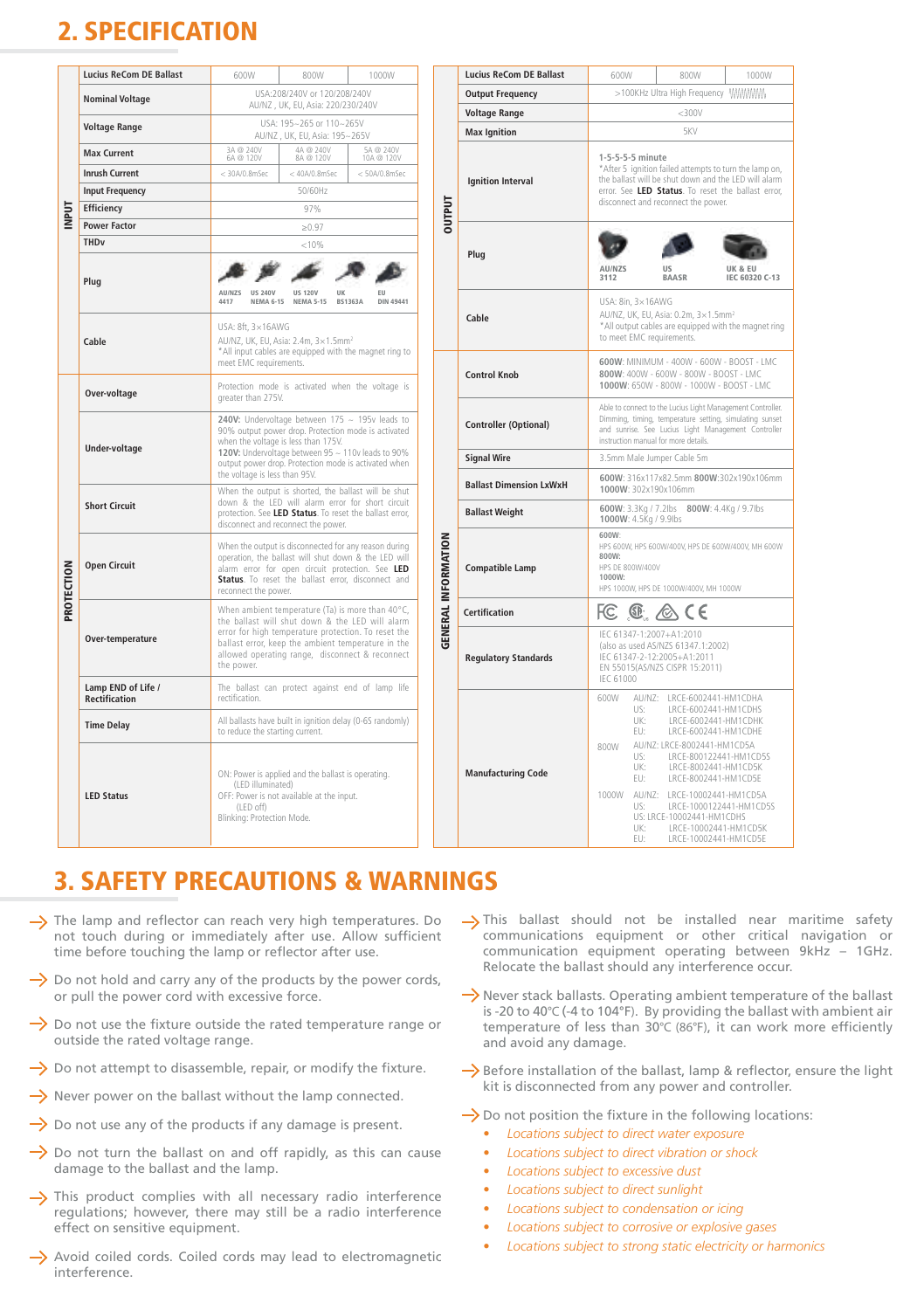## 4. ELECTRICAL CONNECTIONS

#### $\rightarrow$  Before operation, ensure all electrical connections are secure.

- 1 Switch off main power.
- 2 Ensure the lamp is properly installed. Never use the fixture without a lamp or reflector.
- 3 Ensure the reflector cable plug in firmly connected to the ballast output plug.
- 4 Lucius Light Management Controller connections (if applicable)<sup>.</sup>
	- *Connect the Lucius Light Management Controller to the Input AUX port of the ballast via the controller Jumper Cable (Signal Wire) .*
	- *Using the Jumper Cable, connect the output AUX port of the first ballast to the input AUX port of the second ballast and repeat this process to connect up to 100 ballasts per controller port x 2 zones (Total 200 ballasts).*







 $\bigoplus \bigcirc \bigcirc \bigcirc$ 

- 5 Ensure the power cord and the controller cable does not touch the reflector.
- Connect the ballast input cable to the power outlet. Ensure power is off.
- If external switch gear is used to supply power to fixture, ensure it can cope with the inrush current of the fixture (see ballast specifications). Never use household timers to switch the fixture.
- Always use an electrical contractor to ensure wiring can support the voltage and current requirements of the fixture.



*Ballast input view No splitter needed (See Lucius Light Management Controller Instruction Manual for more details.)*

### 5. START UP

The Lucius ReCom HPS DE Ballasts can be operated by either external timer box or Lucius Light Management Controller. After installing the light kit (ballast, bracket, reflector, and lamp) and ensuring the electrical connections are secure, follow below steps.

#### $\rightarrow$  5.1 Using the external timer box

- 5.1.1 Set the control knob to the rated power
- *Note: Before dimming or boosting the lamps, ensure the lamp is operated at the nominal power (100%) for at least 100 hours to stabilize the lamp. Failing to do so may lead to sub-optimal light levels and premature end of life failure of lamp.*



*1000W DE*

*600W DE*

- **5.1.2** Consider all safety factors located in section 3 of this manual and lamp safety factors located on the lamp sleeve.
- **5.1.3** Switch on the main power.
- *Note: All Lucius ReCom ballasts are equipped with ignition time delay to reduce the total inrush current. As a result, there is a small delay before the lamp ignites.*
- **5.1.4** You can adjust the control knob to achieve the desired light level.

#### $\rightarrow$  5.2 Using the Lucius Light Management Controller (LMC)

- 5.2.1 Switch off the main power of the ballast Turn the control knob to the "LMC" option.
- **5.2.2** Connect the LMC power adaptor to the separate power supply and turn the LMC on. Adjust all LMC settings (ballast selection, dimming, timing, temperature settings, etc.) follow instructions on the LMC instruction manual and set the power to the nominal values or 100%.



*800W DE*

*600W DE*

- 5.2.3 Follow section 4.4 on this instruction manual to ensure about signal wire connections.
- **5.2.4** Switch on the main power. The controller LED on the ballast will turn on when the connection is successful and the ballast is fully controlled by the LMC.
- *Note: You will need to connect the ballast input plug to the power supply or a distribution box.*

*You can also turn the control knob to the "LMC" during the ballast operation and use the LMC.*